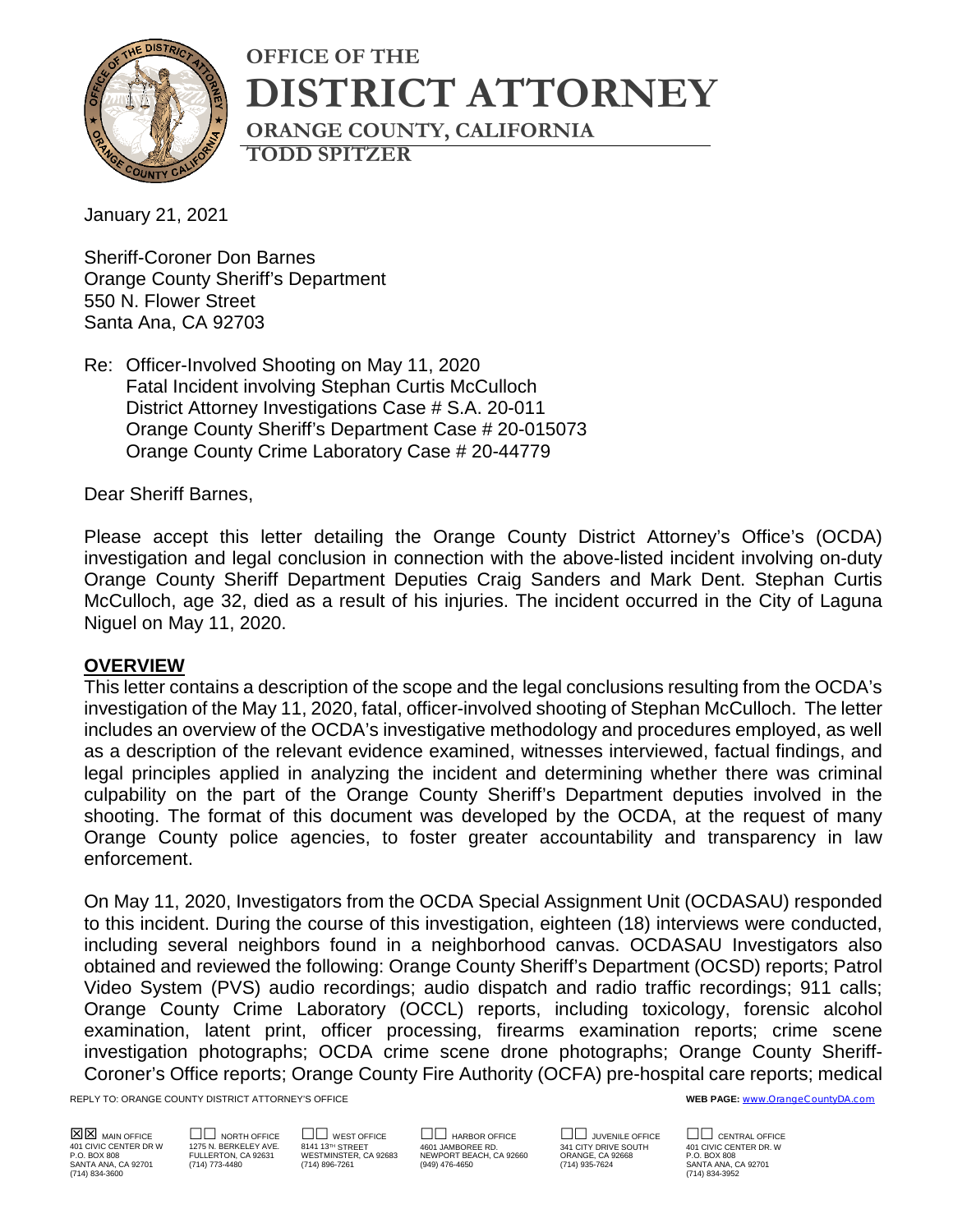records and photographs related to the injuries sustained by McCulloch; criminal history records related to McCulloch including prior incident reports; social media postings related to McCulloch; civilian witness' cell phone video recordings and doorbell camera video recordings; and other relevant reports and materials including audio recordings of the conducted neighborhood canvass.

The OCDA conducted an independent and thorough investigation of the facts and circumstances of this incident and has reviewed all evidence and legal standards impartially. The scope and findings of this review are expressly limited to determining whether any criminal conduct occurred, and if the use of force was consistent with the law, on the part of Orange County Sheriff's Department deputies or personnel, specifically Deputy Craig Sanders and Deputy Mark Dent. The OCDA will not be addressing any possible issues relating to policy, training, tactics, or civil liability.

### **INVESTIGATIVE METHODOLOGY**

Among other duties, the OCDASAU is responsible for investigating officer-involved shootings within Orange County when someone has been injured as a result of police gunfire. An OCDASAU Investigator is assigned as a case agent and is supported by other OCDASAU Investigators, as well as Investigators from other OCDA units. Six Investigators are assigned to the OCDASAU on a full-time basis. There are additional OCDA Investigators assigned to other units in the Office trained to assist when needed. On average, eight Investigators respond to an incident within an hour of being called. The Investigators assigned to respond to an incident perform a variety of investigative functions that include witness interviews, neighborhood canvass, crime scene processing and evidence collection, vehicle processing, and hospital investigative responsibilities as needed. The OCDASAU audio records all interviews, and the OCCL processes all physical evidence related to the investigation.

When the OCDASAU Investigator has concluded the investigation, the file is turned over to an experienced deputy district attorney for legal review. Deputy district attorneys from the Homicide, Gangs, and Special Prosecutions Units review fatal and non-fatal officer-involved shootings and custodial death cases, and determine whether criminal charges are appropriate. Throughout the review process, the assigned prosecutor will be in consultation with the Senior Assistant District Attorney supervising the Operations IV Division of the OCDA, who will eventually review and approve any legal conclusions and resulting memos. The case may often be reviewed by several experienced prosecutors and their supervisors. The District Attorney personally reviews and approves all officer involved shootings and custodial death letters. If necessary, the reviewing prosecutor may send the case back for further investigation.

An important part of the investigation of an incident such as this is attempting to obtain a statement from the involved officers. Deputy Sanders and Deputy Dent gave voluntary statements to OCDA Investigators on May 14, 2020. Deputy Wesley Fox, who was present at the scene but was not involved in the shooting, gave a voluntary statement to OCDA Investigators on May 13, 2020.

#### **FACTUAL SUMMARY**

On Monday, May 11, 2020, at approximately 12:27 p.m., Deputy Craig Sanders was dispatched to a Laguna Niguel apartment to investigate a reported disturbance. The resident reported that a male and female were throwing objects and people screaming in the apartment next door. She also reported that the male had a baseball bat and was hitting things inside the residence.

While Deputy Sanders was on his way to the scene, dispatch received a call from another neighboring resident, who also reported items being broken and doors being smashed inside the apartment located at 50 Coral Sea, and that the suspect had a baseball bat. At approximately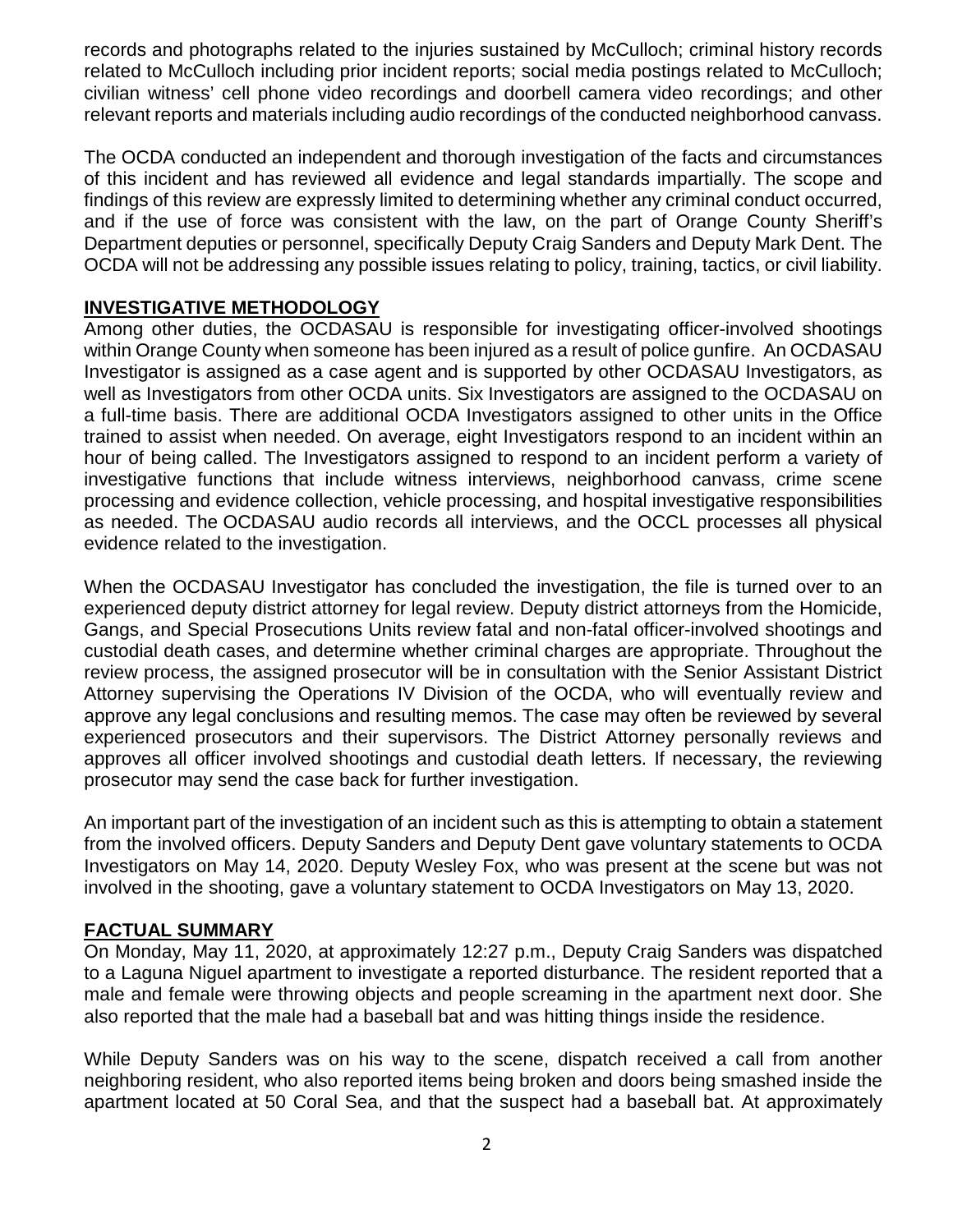12:30 p.m., Deputies Mark Dent, Joseph Bucaro, and Michael Marroquin were dispatched to the scene and advised to activate their emergency lights and sirens. All deputies were advised that the dispatch was upgraded to "Priority One" because the suspect was possibly armed with a weapon.

A few minutes later, Deputy Sanders arrived at the multi-unit apartment building where 50 Coral Sea was located. He exited his vehicle, removed his AR-15 rifle, chambered a round, and approached the courtyard entrance of the building. Deputy Sanders said he felt the rifle "would place myself as well as my partners and any innocent civilians around in a safer situation because . . . the rifle is far more accurate and I can keep a distance away from somebody who is potentially armed with a bat…[making it] overall safer for everybody involved, including the suspect."

Deputy Dent, who arrived shortly after, exited his vehicle, removed his less-than-lethal shotgun, chambered a super-sock 12-gauge round, and joined Deputy Sanders. From their positions at the stairwell below the two upstairs apartments, Deputies Sanders and Dent could hear muffled sounds of a struggle emanating from inside the location. At this time, Deputies Sanders and Dent were joined by Deputy Fox. Deputy Marroquin drove his vehicle to a position behind the building. Each deputy wore an OCSD issued green uniform, adorned with OCSD patches on both shoulders; a cap with an OCSD badge on the front; and a vest adorned with a cloth sheriff badge on the front left breast and a "SHERIFF" patch on the back.

At approximately 12:37 p.m., deputies went upstairs to 50 Coral Sea in order to contact the two residents, McCulloch and Jane Doe. The stairway leading to the apartment had two small landings, and a larger shared landing at the top for the two apartments. Deputy Sanders was positioned on the top, shared landing between the two apartments, to the left of the door for apartment 50. Deputies Dent and Fox were positioned on the stairs, to the right of the door, below the shared landing where Deputy Sanders stood.

Before knocking, Deputy Sanders noticed what he recognized as signs of forced entry on the front door handle and lock. He also heard sounds of muffled screaming and objects being thrown inside the apartment. Deputy Sanders recalls feeling uncertain about the situation and thinking through various possibilities: "a domestic call, a home invasion robbery, a drug deal gone bad." However, he was certain of one thing: ". . . that somebody was in danger and it didn't matter what type of call it was . . . that somebody needed help and that I had to do something." Deputy Sanders said this is why he pounded on the door and yelled as loudly as he could, "Sheriff's Department, open the door!"

Jane Doe recalled hearing a knock and someone yell, "Open the door." Although she did not hear the person identify themselves as the sheriff, she "knew it was them." Two neighboring residents heard deputies identify themselves and give commands to open the door, which was also captured on the audio of a neighbor's Ring camera.

After Deputy Sanders pounded on the door and announced his presence, he heard a male voice, McCulloch, yell out "Alright mother\*\*\*\*\*\*, I'm coming" or "Alright, mother\*\*\*\*\*\*, I'm coming for you." Immediately after, Deputy Sanders heard several loud and forceful impacts to the walls and door. The impacts were so strong that Deputy Sanders felt the vibration and saw the door flex outward. One neighbor saw McCulloch walk to the front door and strike the door repeatedly with a hammer. Deputy Sanders immediately thought, "Somebody's gonna come through this door and try to kill me or seriously, seriously hurt me or my partners."

Deputy Sanders feared that if he stayed on the top landing and the door was breached from inside, he would have been trapped, separated from his partners, and left with no escape other than to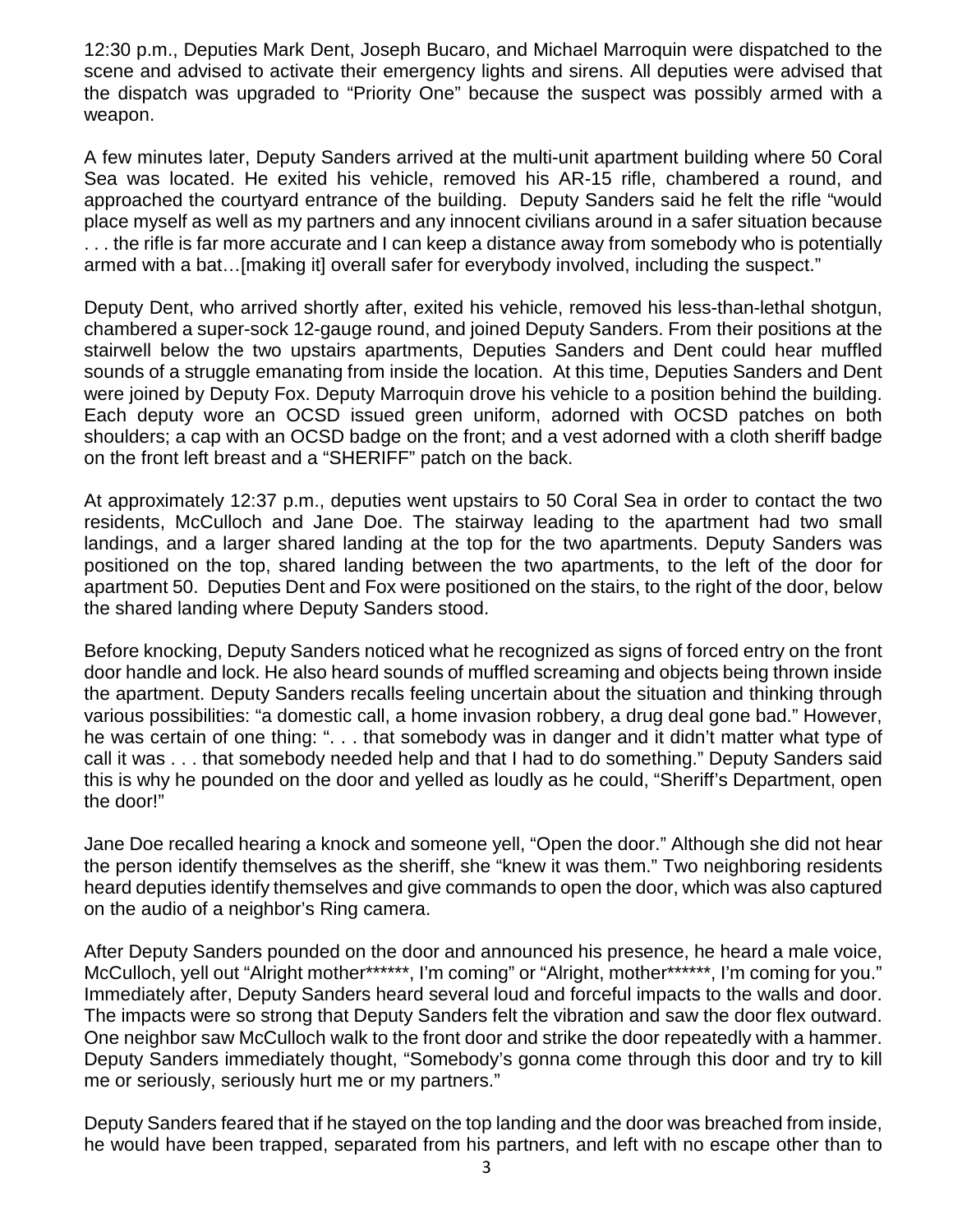jump off the two-story landing, which would not only injure himself, but also leave his partners without assistance. With this in mind, Deputy Sanders retreated to the second landing and called to his partners to "back up." Deputy Dent retreated to just beneath the second landing and Deputy Fox, to the bottom of the stairs.

According to the deputies, the front door then "violently swung open." McCulloch stood in the doorway, yelling and screaming at the deputies, "Come on!" Deputies described McCulloch as a male, approximately 30-35 years of age, 6'0" to 6'1", 190-220 pounds, with a muscular build. Deputies further described his demeanor as "very tense" and "very, very irrational and extremely upset," as if he was "at least an 11" on a 1 to 10 scale of anger.

Deputies commanded McCulloch multiple times to show his hands. McCulloch refused to comply and yelled "Come on, come on, shoot, shoot!" and "Shoot me, I have a hammer, shoot me!" Deputies noticed McCulloch was holding a hammer, approximately twelve (12) inches in length with a six (6) inch, flat metal head on one end and a claw on the other end. Deputy Sanders described it as a "heavy construction-type hammer." Deputy Sanders saw McCulloch with a hammer in his hand that he was clutching in a "white-knuckle grip... very tightly." Deputy Dent said McCulloch was holding the hammer up in "a striking motion" as opposed to "at his side in a leisurely manner." Deputy Fox radio broadcasted to notify all deputies that the subject had a hammer. Deputies ordered McCulloch to "drop the hammer" several times. McCulloch refused to comply.

When Deputy Dent saw his partners positioned below him on the stairs and McCulloch standing at the top of the stairs, he immediately recalled a training video he had watched a day before. The training video depicted similar positioning of the suspect and officers and demonstrated how the suspect could close ground quickly on the officers, putting them at a disadvantage. Applying his training here, Deputy Dent indicated that he believed that McCulloch's position put the deputies at a tactical disadvantage and feared for their safety. Jane Doe, in her interview, indicated that when McCulloch opened the door that he "looked down, so I think [the police] were probably on the stairs," though she could not see the Deputies outside her apartment.

When McCulloch took a step forward, Deputy Dent tried to deescalate the situation by telling him "you're not in trouble right now," but McCulloch took a step forward and brought the hammer up "in a more aggressive manner." Considering McCulloch's "amount of agitation and tactical advantage," Deputy Dent fired one (1) less-than lethal super-sock 12-gauge round to subdue McCulloch so they could attend to the distressed Jane Doe inside. He had been trained that firing from that distance of 10-15 feet would subdue a person who is not on drugs or alcohol. Accordingly, he had hoped the impact of the projectile would cause McCulloch to drop the hammer and comply with their commands so the incident could be resolved without any serious injuries. The projectile struck McCulloch in the abdomen and caused him to briefly buckle at the waist. Based on McCulloch's minor reaction to the impact, Deputy Dent indicated that he believed that McCulloch was under the influence of drugs, which would numb the pain. McCulloch then fled into the apartment with the hammer still in his hand and closed the door behind him, but it did not latch.

Once McCulloch went back inside the apartment, the deputies could hear Jane Doe "screaming bloody murder." Deputy Sanders, hearing the "blood curdling screams," believed that Jane Doe was in danger and decided to enter the apartment. Deputy Dent followed. Once inside, Deputy Sanders saw McCulloch with the hammer in his left hand, running toward Jane Doe, who was standing near the dining room. Jane Doe recalled, in her interview, that McCulloch ran towards her and grabbed hold of her as deputies entered her apartment, then later said he did not grab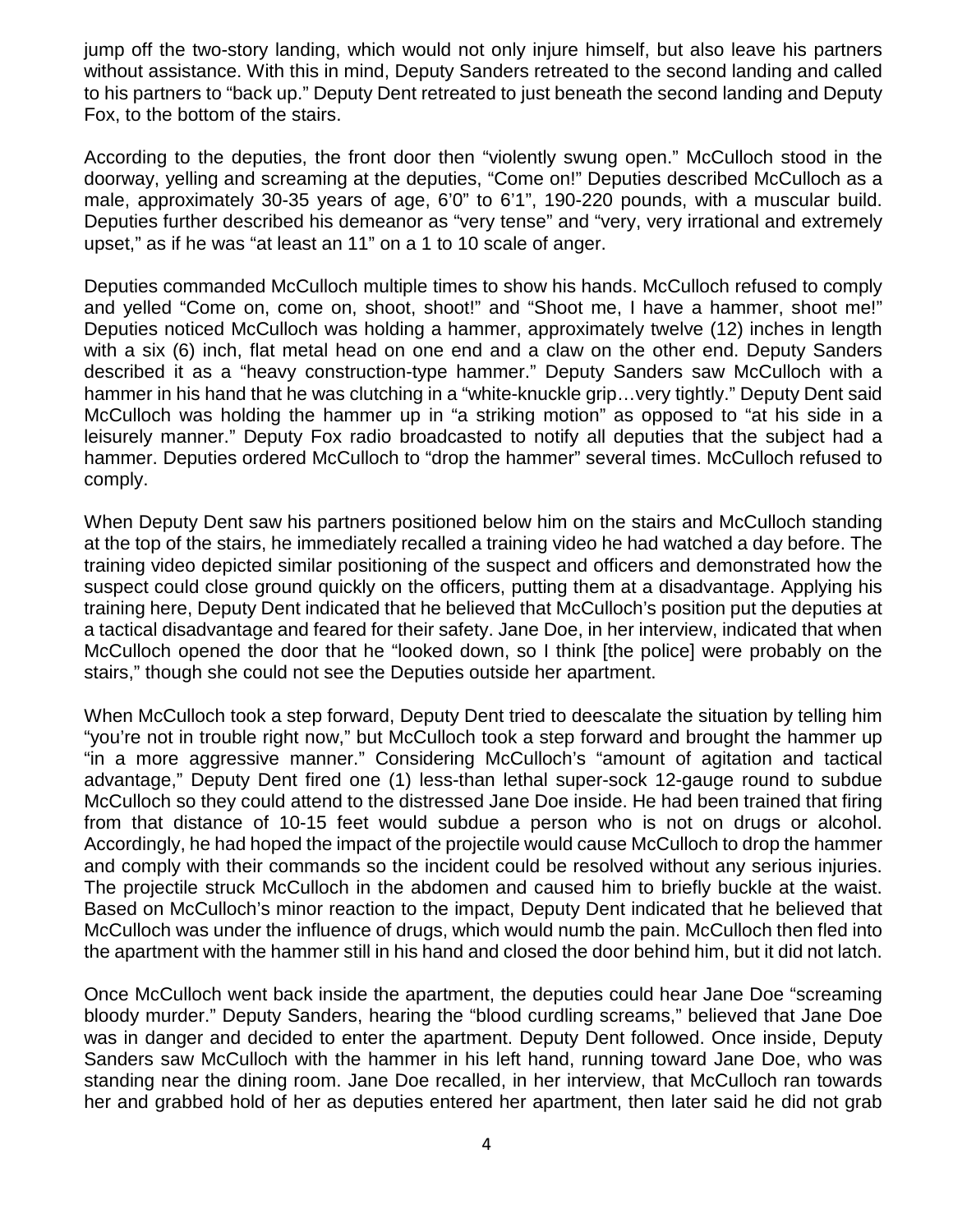her, but that she was sitting in a chair and he "ran past" her and used her to "whip around" and "to go faster of something." Deputy Sanders saw McCulloch wrap his right arm around Jane Doe's upper torso and neck, hold the hammer in his left hand, and turn to face the deputies at the front door. McCulloch was holding the hammer in a ready striking position at approximately mid-torso height. All the while, Jane Doe was repeatedly screaming "help me" and frantically trying to escape McCulloch's hold. The Ring camera audio captures screams of "help me" as Deputies enter the apartment and after the shout of "HRT HRT." Jane Doe recalls yelling "no, no, no" repeatedly. Deputy Dent said Jane Doe looked "absolutely terrified" of McCulloch harming her. Deputy Sanders also noticed that the apartment "was a disaster" as he viewed broken windows and broken furniture. Deputy Dent agreed it was "trashed" appearing as though "someone intentionally had just destroyed everything they could."

Deputy Sanders immediately recognized the hostage situation and called out, "hostage, HRT, HRT." Both Deputy Sanders and Deputy Dent applied their hostage rescue training strategies and positioned themselves in a "tactical V" surrounding McCulloch. Deputies Sanders and Dent believed that McCulloch was going to strike Jane Doe with the hammer, which was sufficient to cause great bodily injury or death, and so believed her life was in danger. Deputy Sanders employed a hostage rescue strategy to distract McCulloch and in doing so, obtained an unobstructed view of McCulloch's upper torso. At that moment, Deputy Sanders, armed with an AR-15 rifle, and Deputy Dent, armed with a less-than-lethal shotgun, fired at McCulloch simultaneously from approximately six (6) to eight (8) feet away. Deputy Sanders fired three (3) rounds into the center of McCulloch's chest. Deputy Dent fired one (1) round at McCulloch's head, but could not tell whether the gun discharged because Deputy Sanders had fired at the same time. McCulloch fell to the ground, still holding Jane Doe and the hammer.

Deputy Dent said he knew his less-lethal shotgun could be used for deadly force when fired at close range. He intended to use deadly force because he believed McCulloch "was going to use a weapon against [Jane Doe] and was holding her as a hostage against her will." He believed that he would use the hammer to "cause serious bodily injury," or "could have killed her." Deputy Sanders said that in that moment, "I knew if I didn't do something he was going to kill that woman or he was going to try to hit me with the hammer."

At approximately 12:38 p.m., Deputy Sanders broadcasted that shots were fired and requested paramedics. Deputy Dent escorted Jane Doe out of the apartment. Deputy Sanders covered McCulloch while Deputy Fox placed him in handcuffs, approaching to step on the hammer to pull it out of McCulloch's hand, since it was still being held by him. Deputy Fox and Marroquin and several other deputies rendered aid to McCulloch's gunshot wounds until the paramedics arrived. Deputy Sanders followed the path of his bullets to determine if anyone else had been hit. When OCFA paramedics arrived and began assessing McCulloch, paramedics heard a loud explosion from the kitchen; the glass oven door had shattered. For safety reasons, McCulloch was moved outside onto the landing. A paramedic examined McCulloch and noted three (3) gunshot wounds: one in the chest and two in the back. McCulloch was unresponsive, pulseless, and apneic. The heart monitor confirmed McCulloch was asystole. At approximately 12:50 p.m., the paramedic pronounced McCulloch deceased.

OCDA Investigators interviewed Jane Doe at approximately 2:29 p.m. on the date of the incident and she indicated the following. McCulloch and Jane Doe had been dating for nearly two (2) years and had lived together at 50 Coral Sea for approximately four (4) months. She described their relationship as good, until recently. According to Jane Doe, McCulloch had been arrested for two felonies since January and had been "hallucinating" and "getting mental." She attributed his change in behavior to his methamphetamine use.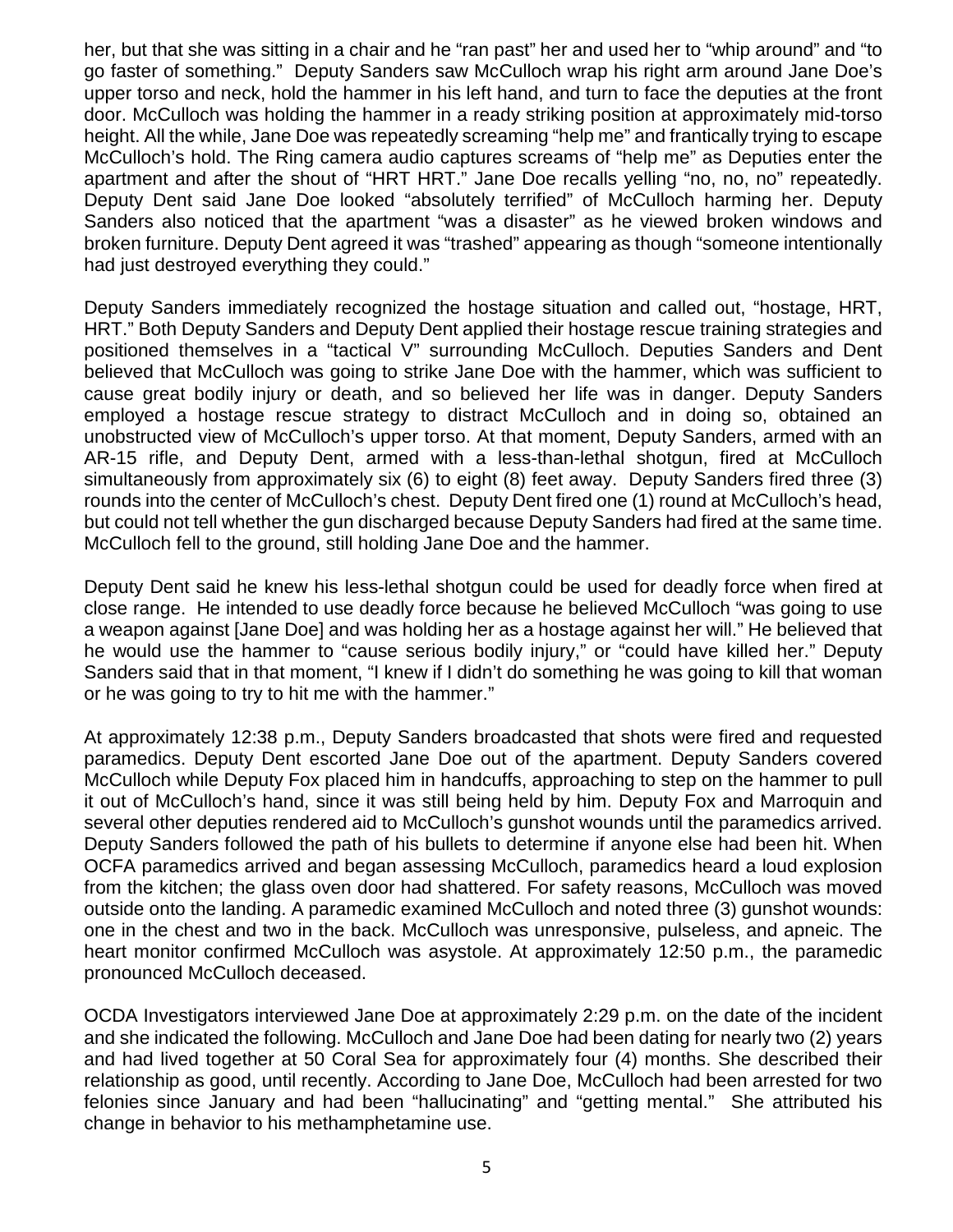Jane Doe told investigators that McCulloch was gone when she woke up and when he returned to the apartment, he was behaving violently and irrationally. McCulloch grabbed a hammer and for no apparent reason, started smashing objects, ripping objects off the walls, and repeatedly asking, "Where is he?" Jane Doe believed he was hallucinating, possibly that she was cheating, and begged him to calm down and stop breaking things. McCulloch continued on his rampage. He overturned furniture, placed items (possibly a bottle of explosives) into the oven, broke framed pictures, and used a hammer to destroy the flatscreen television mounted on the wall and knock holes in the walls. Jane Doe recalls screaming a lot out of concerns for her safety and was certain people outside her apartment could hear her and would call the police.

Jane Doe, who has suffered abuse before, felt like she was in danger because McCulloch "really loses his self." She was worried he was trying to blow up the apartment because she suspected he placed a bottle of explosives into the oven. When deputies arrived, Jane Doe was screaming and crying and begging McCulloch to stop because she did not want him to get arrested again and "go to prison forever." She explained she was crying because she had been in this situation with him before and was scared he was going to hit her and also because she didn't know what was going to happen.

OCDA Investigators interviewed the residents of the apartment next to McCulloch's apartment. From inside their apartment, they heard fighting and heard Jane Doe yell "stop it" and "don't hit me." The witness saw McCulloch standing on the shared landing holding a baseball bat. The witness asked McCulloch if he was okay, to which he sarcastically replied, "Do I look okay?" The witness was scared and asked her daughter to call the police. When the deputies arrived, the witness saw them identify themselves and order McCulloch to open the door. He refused to open the door and repeatedly struck the door. She also saw McCulloch yell "shoot" and "shoot me" when the deputies asked him to put his hands up. The witness did not see the deputies shoot.

Other residents also heard the fighting and saw McCulloch holding a baseball bat and destroying property on the balcony and inside the apartment. One resident witness went outside when he heard the noise and McCulloch gave him a crazed look and yelled, "Come at me." The witness went back inside and saw McCulloch breaking the glass balcony door by punching it with his fists and "tearing up" the apartment. The witness heard Jane Doe cry, "please, no, stop" and suspected a domestic violence situation was occurring. When police knocked on the door, the witness saw McCulloch start banging on the door with the hammer. Another neighbor reported hearing yelling and glass breaking, and then a woman yell, "Stop! Please stop!" before dialing 911. After that 911 call, another neighbor reported hearing, "This is the police!" and then heard, "Drop it! Drop it!" immediately after that. Then a male yelled, "Shoot me! Just shoot me!" and then she heard three gunshots, and then police continually yelling, "Drop the hammer!"

Several neighbors reported hearing frequent arguments and sounds of domestic disputes between McCulloch and Jane Doe in the past and at least one reported calling the police before, but had not seen prior acts of violence.

#### **EVIDENCE COLLECTED**

The following items of evidence were collected and examined:

- One (1) Barrett AR-15 rifle with ammunition and accessories
- One (1) Remington 870 12 gauge Less Than Lethal shotgun with ammunition and accessories
- Two (2) bean bag projectiles
- One (1) white, torn T-shirt covered in blood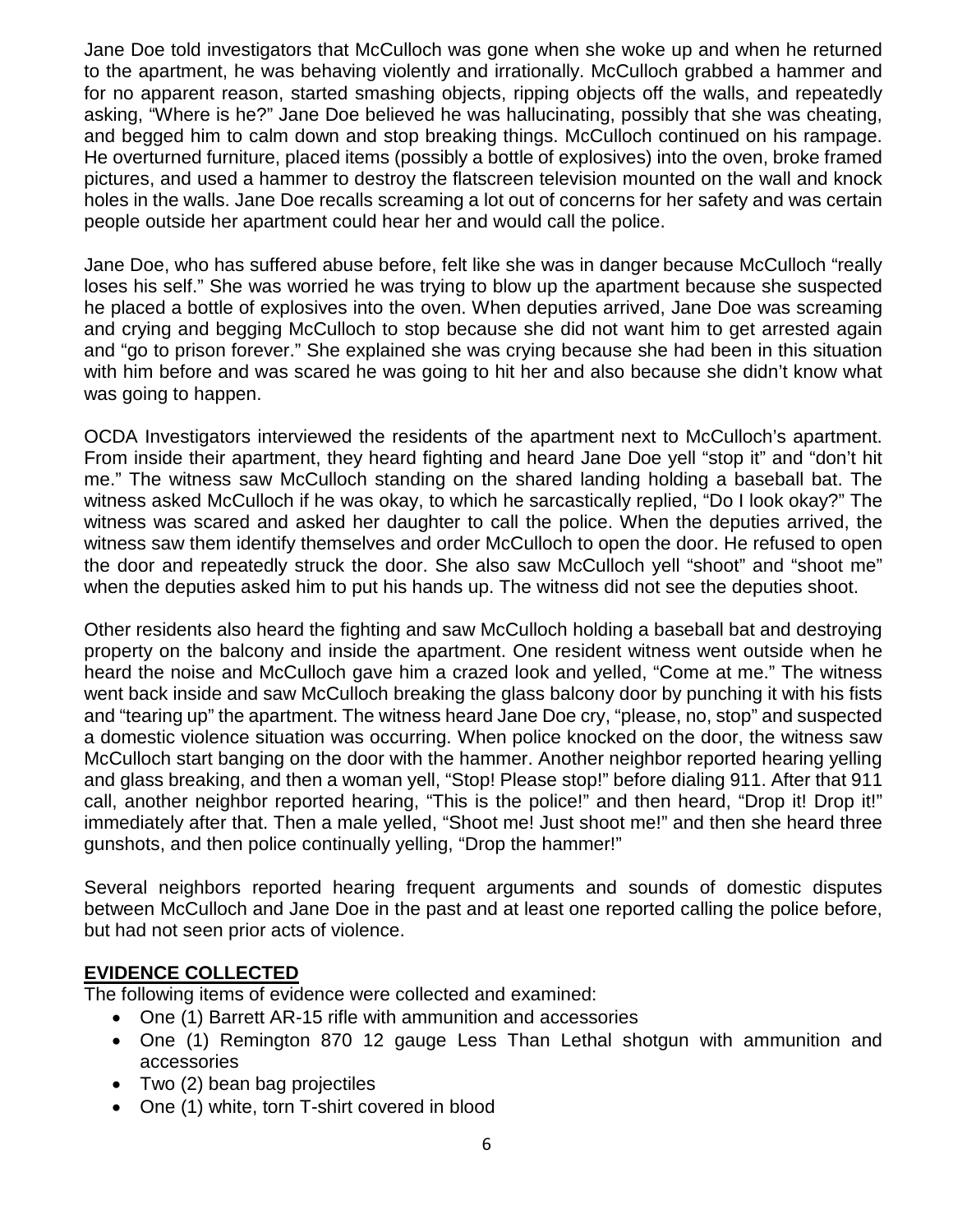- One (1) blue hammer with black handle
- Three (3) cartridge cases, head stamped "SPEER 12 REM 223"
- One (1) less-lethal shotgun casing, head stamped "CTS 12"
- One (1) bullet recovered during the autopsy of McCulloch
- One (1) pair of black shoes from McCulloch
- Blue pants, black belt, and grey boxer briefs from McCulloch
- Eight (8) DNA swabs from hands/nails of McCulloch
- Blood standard from McCulloch recovered during the autopsy of McCulloch
- 474 photographs taken by CSI personnel
- 55 photographs taken during the autopsy of McCulloch
- 30 post-embalming photographs of McCulloch
- 2 cell phone videos of a person believed to be McCulloch on separate dates other than the date of the shooting
- 3 Ring Camera videos: one from May 9, 2020, and two from May 11, 2020

## **AUTOPSY**

On Thursday, May 14, 2020, independent Forensic Pathologist Dr. Scott Luzi conducted an autopsy on the body of McCulloch. Dr. Luzi concluded that McCulloch had been shot two (2) times, resulting in three (3) gunshot wounds. One bullet entered McCulloch's left chest and exited his upper back. The other bullet entered McCulloch's left-side lower back and struck a rib. This bullet was recovered from the upper torso. The bullet and a blood standard were collected and examined by the Orange County Crime Lab. Dr. Luzi identified the cause of death as "multiple gunshot wounds" and the manner as "homicide."

## **EVIDENCE ANALYSIS**

## **Firearms & Projectile Examinations**

Deputy Sanders' Barrett rifle and Deputy Dent's Remington shotgun were test fired at the Orange County Crime Lab and operated without malfunction. The three (3) .223 cartridge cases with headstamp "223 SPEER 12 REM" were fired from Deputy Sanders' Barrett rifle. The one (1) bullet recovered from the autopsy shared class characteristics with the Barrett rifle.

## **Toxicological Examination**

A sample of McCulloch's postmortem blood was collected for testing at the Orange County Coroner Division Facility. An Orange County Sheriff's Department forensic scientist examined the blood sample for alcohol, prescription drugs, and common drugs of abuse. The following results were obtained:

| <b>DRUG</b>         | <b>MATRIX</b>    | <b>RESULTS &amp;</b><br><b>INTERPRETATIONS</b> |
|---------------------|------------------|------------------------------------------------|
| Amphetamine         | Postmortem Blood | $0.259 + 0.020$ mg/L                           |
| Methamphetamine     | Postmortem Blood | $1.47 + 0.11$ mg/L                             |
| Ethanol/Volatiles   | Postmortem Blood | Not detected                                   |
| <b>Barbiturates</b> | Postmortem Blood | <b>Negative</b>                                |
| Cannabinoids        | Postmortem Blood | Negative                                       |

## **MCCULLOCH'S PRIOR CRIMINAL HISTORY**

McCulloch's criminal history was reviewed and considered. McCulloch had a California Criminal History that dates back to January 2020. He had previously been arrested for the following charges: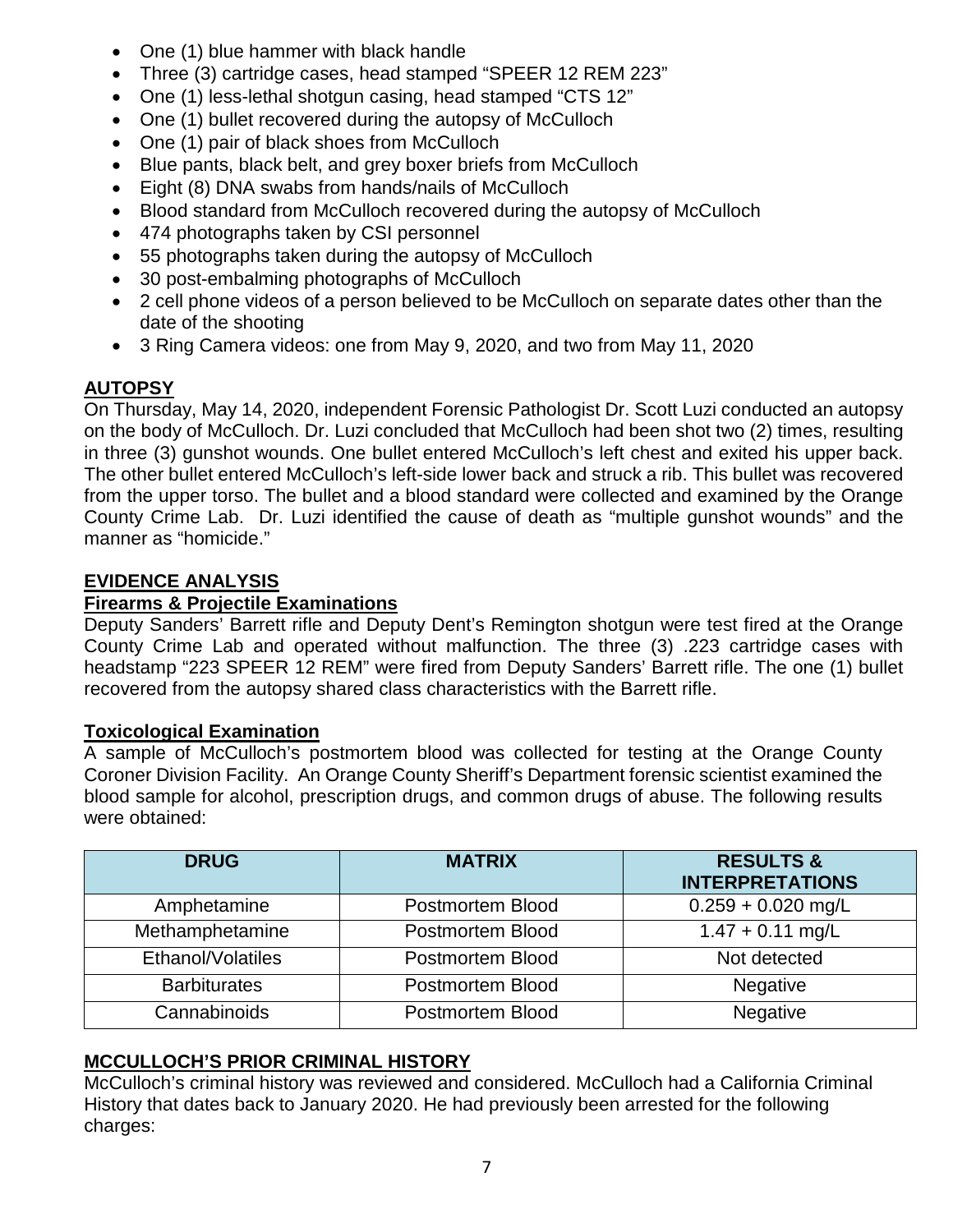- Robbery
- Obstructing, Resisting or Delaying a Police Officer
- Evading a Peace Officer in a Vehicle; Disregarding Safety
- Possession of Unlawful Drug Paraphernalia
- Petty Theft

## **STANDARD LEGAL PRINCIPLES IN OFFICER-INVOLVED SHOOTING CASES**

Possible criminal charges against an officer involved in a fatal shooting include murder [Penal Code Section 187]; manslaughter [Penal Code Section 192]; assault with a deadly weapon [Penal Code Section 245]; and assault by a police officer [Penal Code Section 149]. In order to convict an officer of any of these charges, however, it would be necessary to prove beyond a reasonable doubt that no legal justifications existed for the officer's actions. (*People v. Adrian* (1982) 135 Cal.App.3d 335, 340-342.) Several such justifications may apply in any given case and they are set forth in Penal Code Sections 196, 197 and 835a.

Penal Code Section 196 provides that use of deadly force by a public officer is justifiable when done in compliance with Penal Code section 835a. Penal Code Section 197 provides that the use of deadly force by any person is justifiable when used in self-defense or in defense of others.

Penal Code Section 835a allows a police officer to use reasonable force when necessary in the defense of human life. The decision to use force shall be evaluated from the perspective of a reasonable officer in the same situation, based on the totality of the circumstances known to the officer at the time, rather than with the benefit of hindsight. The totality of the circumstances shall be taken into account when officers are forced to make quick judgments about using force.

Penal Code Section 835a further states that a peace officer is justified in using deadly force when the officer reasonably believes that such force is necessary to defend against an imminent threat of death or serious bodily injury to the officer or another person. Deadly force may also be used to apprehend a fleeing person for any felony that threatened or resulted in death or serious bodily injury, if the officer reasonably believed that person will cause death or serious bodily injury if not immediately apprehended.

Consistent with existing law, Penal Code section 835a maintains the principle that a police officer, acting in compliance under this section, who makes or attempts to make an arrest need not retreat or desist from his/her efforts by reason of the resistance or threatened resistance of the person being arrested, nor shall such officer be deemed an aggressor or lose his/her right to self-defense by the use of objectively reasonable force to effect the arrest or to prevent escape or to overcome resistance.

Penal Code Section 835a also requires that, prior to the use of deadly force, the officer make reasonable efforts to identify themselves and warn that deadly force may be used, when feasible, unless the officer reasonably believes the person is already aware of those facts. In determining whether deadly force is necessary, officers shall evaluate the circumstances of each situation independently, and use other available resources and techniques if reasonably safe and feasible to do so.

In addition, Penal Code section 834a requires that if a person has knowledge, or by the exercise of reasonable care, should have knowledge, that he/she is being arrested by a peace officer, that person must refrain from using force or any weapon to resist such arrest.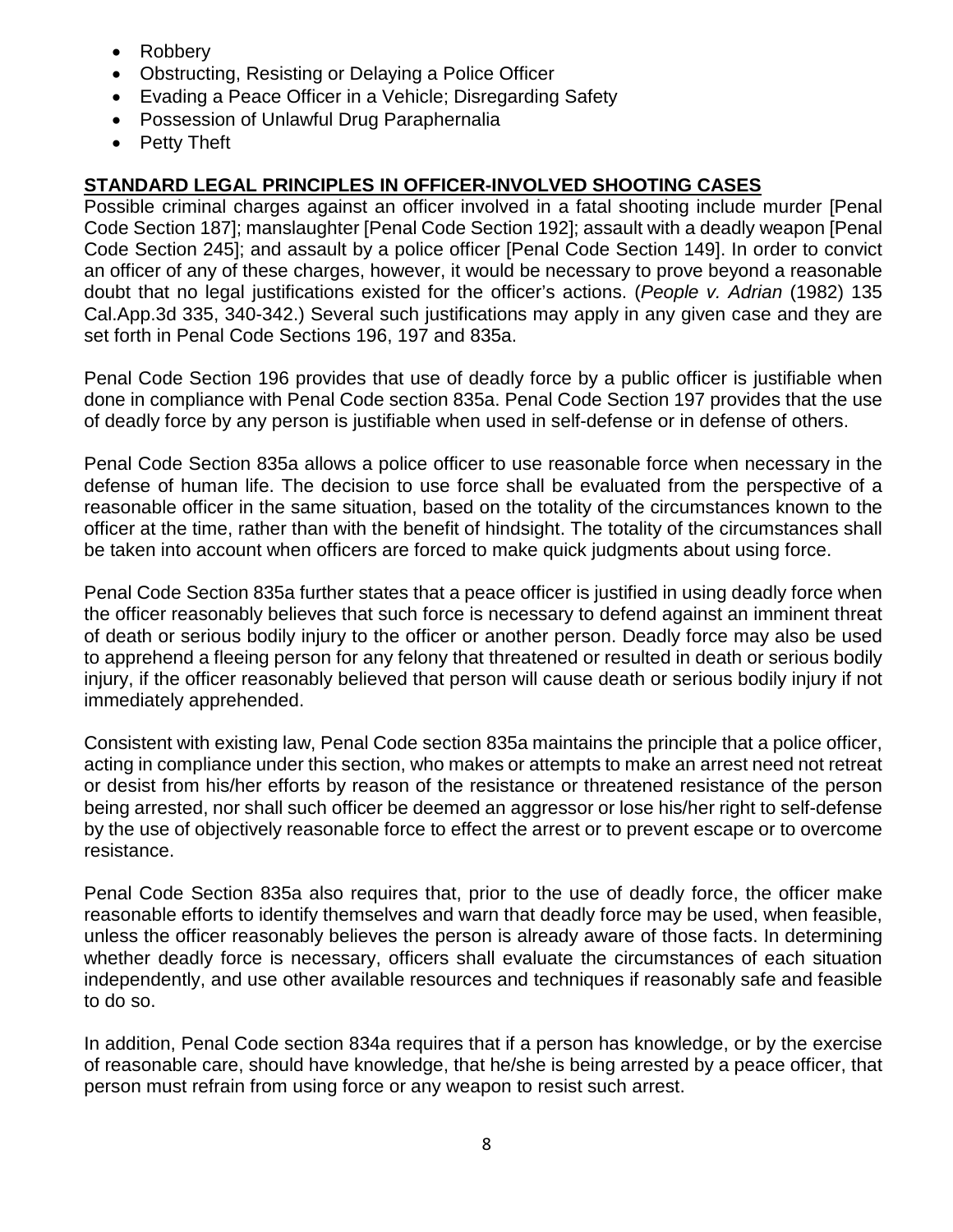Similarly, the relevant Criminal Jury Instruction as written by the Judicial Council of California and set forth in CALCRIM 3470 permits a person being assaulted to defend himself/herself from attack if, as a reasonable person, he/she had grounds for believing and did believe that bodily injury was about to be inflicted upon him/her or upon another person. In doing so, such person may immediately use all force and means which he/she believes to be reasonably necessary and which would appear to a reasonable person, in the same or similar circumstances, to be necessary to defend against that danger and to prevent the injury which appears to be imminent.

The law as detailed in CALCRIM 3470 and in well-settled case law therefore permits a person, if confronted by the appearance of danger which arouses in his/her mind, as a reasonable person, an honest fear and conviction that he/she or another person is about to suffer bodily injury, to act in self-defense or defense of others upon such appearances, and from such fear and honest convictions. The person's right of self-defense is the same whether the danger is real or merely apparent. (*People v. Jackson* (1965) 233 Cal.App.2d 639, 641-642*.*)

Nevertheless, the above justifications must be interpreted in light of United States Supreme Court precedent that limits the right of a police officer to use deadly force. (*People v. Martin* (1985) 168 Cal.App.3d 1111, 1124.) Thus, in *Tennessee v. Garner* (1985) 471 U.S. 1, 3, the United States Supreme Court ruled that a police officer is entitled to use deadly force only when "the officer has probable cause to believe that the suspect poses a significant threat of death or serious physical injury to the officer or others."

This limitation was, however, clarified subsequently by the United States Supreme Court in the seminal case of *Graham v. Connor* (1989) 490 U.S. 386*,* wherein the Supreme Court explained that an officer's right to use force [*i.e.*, his/her weapon] is to be analyzed under the Fourth Amendment's "objective reasonableness" standard. The Supreme Court further stated that the determination of the reasonableness of an officer's use of force "must embody allowance for the fact that police officers are often forced to make split-second judgments—in circumstances that are tense, uncertain, and rapidly evolving—about the amount of force that is necessary in a particular situation" (*Id.* at 396-397.)

The United States Supreme Court's analysis and teachings in *Graham* are very much applicable to the circumstances surrounding the interactions of Orange County Sheriff's Department Deputy Sanders and Deputy Dent with McCulloch.

#### **LEGAL ANALYSIS**

The facts in this case are determined by considering the statements of Deputy Sanders, Deputy Dent, Deputy Fox and Jane Doe to the OCDA investigators, along with other relevant material, including video/audio material, and witnesses present at the incident.

The issue is whether the conduct of Deputy Sanders and Deputy Dent on May 11, 2020, was criminally culpable, was not necessary, and without justification. As stated above, in order to charge Deputy Sanders and/or Deputy Dent with a criminal violation, it is required that the prosecution be able to prove beyond a reasonable doubt that no legal justification existed for the deputies' conduct. Therefore, in order to lawfully charge Deputy Sanders and/or Deputy Dent with a crime, the prosecution must prove beyond a reasonable doubt that they did not act in lawful selfdefense or defense of others. If the actions that day of Deputy Sanders and Deputy Dent were justifiable as lawful self-defense or defense of others, then criminal charges will not be warranted.

As the Court of Appeal held, it is well settled that "unlike private citizens, police officers act under color of law to protect the public interest. They are charged with acting affirmatively and using force as part of their duties, because 'the right to make an arrest or investigatory stop necessarily carries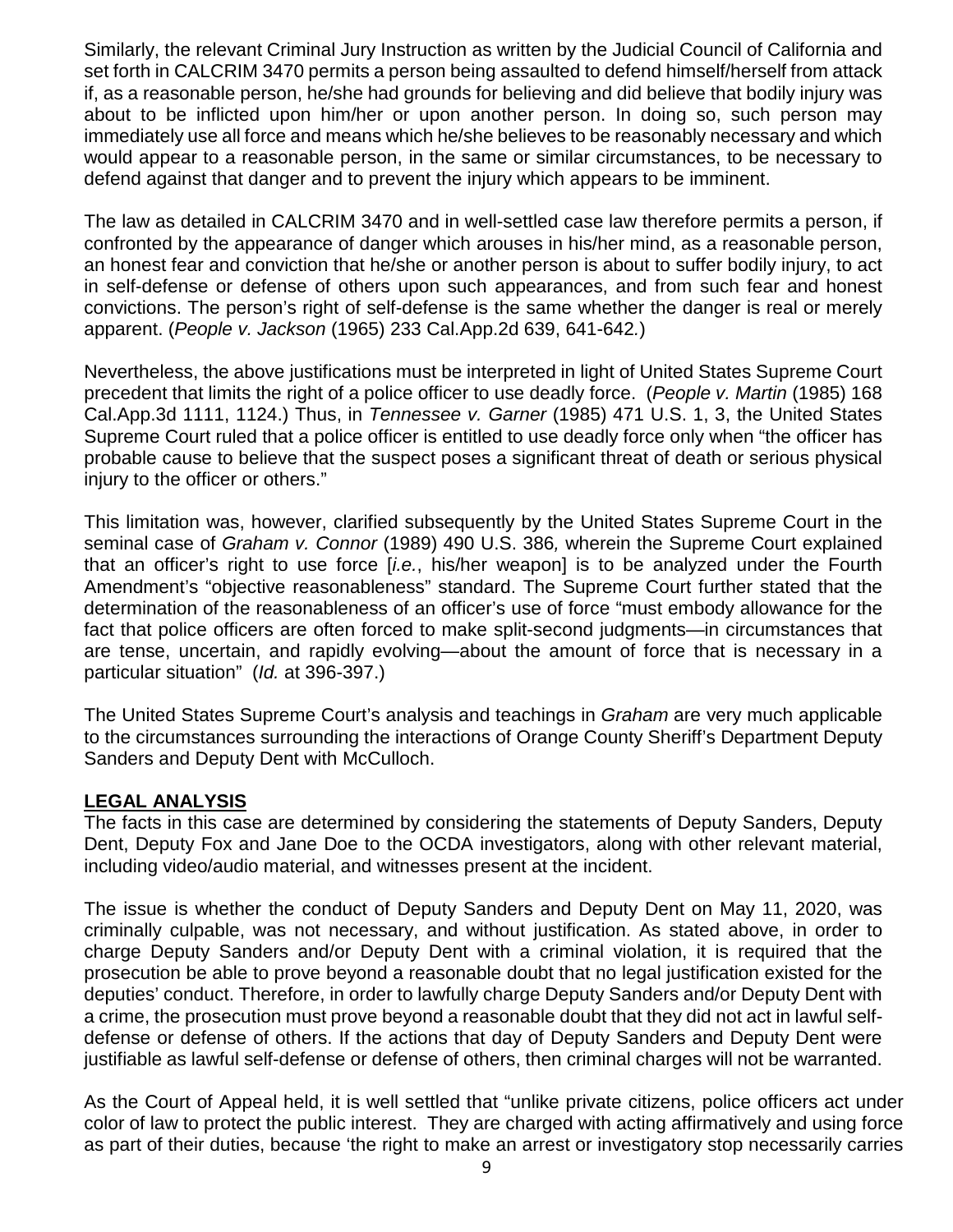with it the right to use some degree of physical coercion or threat thereof to effectuate it.' Police officers are, in short, not similarly situated to the ordinary battery defendant and need not be treated the same. In these cases, then, the [ ] police officer is in the exercise of the privilege of protecting the public peace and order and he is entitled to the even greater use of force than might be in the same circumstances required for self-defense." (*Brown v. Ransweiler* (2009) 171 Cal.App.4th 516, 527.)

Where potential dangerous, emergency conditions or other exigent circumstances exist, the California Courts of Appeal have noted that the United States Supreme Court's definition of reasonableness is comparatively generous to the police. The court in *Brown* noted that in effect, "the Supreme Court intends to surround the police who make these on-the-spot choices in dangerous situations with a fairly wide zone of protection in close cases. A police officer's use of deadly force is reasonable if the officer has probable cause to believe that the suspect poses a significant threat of death or serious physical injury to the officer or others. Thus, an officer may reasonably use deadly force when he or she confronts an armed suspect in close proximity whose actions indicate an intent to attack." (*Brown v. Ransweiler, supra,* 171 Cal.App.4th at p. 528.) Additional analysis, pursuant to Penal Code section 835a, permits deadly force when the officer reasonably believes it is necessary, based upon a totality of the circumstances, to defend themselves or others against an imminent threat of death or serious bodily injury.

Based on the totality of all the evidence and facts, it is our conclusion that Deputy Sanders and Deputy Dent were justified in believing that McCulloch posed a significant threat of death or serious physical injury to himself and others, especially to Jane Doe. This conclusion is based on the totality of the circumstances, but mainly based on the conduct of McCulloch in the moments leading up to the shooting. When Deputy Sanders and Deputy Dent arrived at the scene, they were aware that McCulloch was armed with a baseball bat and had been destroying the apartment and terrorizing the female resident. From the first floor, Deputy Sanders and Deputy Dent heard objects being smashed and sounds of a struggle coming from the upstairs apartment. Deputy Sanders immediately knew ". . . that somebody was in danger and it didn't matter what type of call it was . . . that somebody needed help and that I had to do something." Deputy Sanders noticed the door had signs of forced entry, and so combined with his belief that the defendant was armed and the sounds of distress he was hearing, reasonably believed the woman inside was in danger of serious injury or death.

When Deputy Sanders knocked, announced, and gave commands to open the door, McCulloch swung the hammer at the door with such force that the door protruded outward and the deputies felt the vibrations. Deputy Sanders feared that McCulloch would breach the door and that he would be trapped in close proximity to McCulloch, with no escape but to jump from the second story. At this time, Deputy Sanders feared, reasonably, for his and his partners' safety and believed, reasonably and justifiably, that McCulloch was "gonna come through this door and try to kill me or seriously, seriously hurt me or my partners."

In the moments leading up to the encounter, Deputies Sanders and Dent collaborated to implement a common plan and their commands and actions demonstrated careful assessment of the options reasonably available to them. The deputies' choices during the encounter and leading up to the shooting illustrated application of their training and experience, especially with regard to strategic positioning, de-escalation, and hostage rescue. Deputy Sanders commanded the other deputies to reposition to the lower landings not only to avoid being trapped by the door, but also to create distance and thus, time to talk McCulloch down. However, when McCulloch exited the apartment, he was belligerent, refused to comply with the deputies' commands, and raised his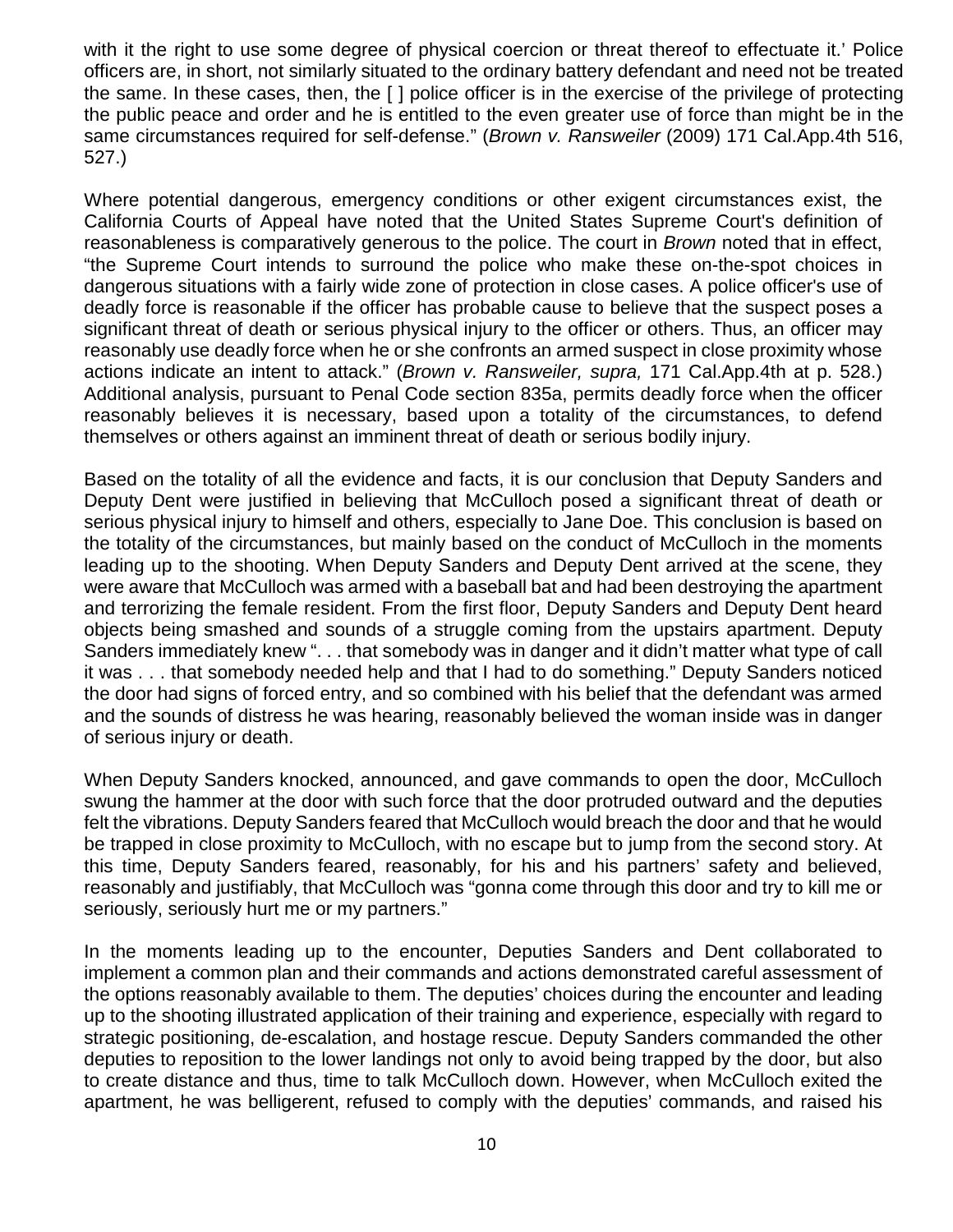hammer in a ready striking position. Deputy Sanders and Dent attempted to communicate with McCulloch, attempting to deescalate by reminding him that he was not in "trouble." Only when McCulloch advanced toward the deputies did Deputy Dent employ less-than-lethal force. He stated that he used less-than-lethal force in hopes of causing McCulloch to drop his hammer and comply, and to prevent serious injury to his partners, McCulloch, and Jane Doe. The less-thanlethal force failed to debilitate the meth-fueled McCulloch and he fled into the apartment with the hammer as Jane Doe yelled for help.

Despite fearing for their safety and despite McCulloch's provocation and aggressive responses, the deputies showed restraint and an attempt at a de-escalation plan until it was no longer feasible. The deputies heard Jane Doe's "bloodcurdling screams," and believing she was in serious danger, entered the apartment. However, McCulloch grew increasingly violent and drastically escalated the situation when he seized Jane Doe by the upper torso and neck while raising the hammer in a striking position. The situation rapidly evolved into a hostage rescue situation, which forced Deputy Sanders and Deputy Dent to make split-second judgments about the amount of force to use. Both Deputy Sanders and Deputy Dent referred to their hostage rescue training as they assessed the situation. McCulloch had already demonstrated his intent to use the hammer as a weapon to harm the deputies during their earlier confrontation by using the hammer to hit the door with extreme force, raising the hammer in a "striking motion" and advancing toward the deputies, and yelling provocations and refusing to drop the hammer. They also saw the destroyed property and walls throughout the apartment, further confirming McCulloch's use of the hammer. Based on his experience, Deputy Dent suspected McCulloch was under the influence of drugs which was causing him to act erratically and irrationally. This suspicion proved to be accurate and justified. The deputies saw Jane Doe frantically struggling and screaming and crying for help. The deputies knew the hammer could cause serious bodily injury or death, especially if force was used in close proximity, as was probable here. The deputies believed that McCulloch was seconds away from either striking Jane Doe or charging at one of them.

Deputy Sanders and Deputy Dent both decided to use deadly force and simultaneously fired at McCulloch from close proximity. Deputy Dent said he believed McCulloch was "going to use a weapon against [Jane Doe] and was holding her as a hostage against her will." Deputy Sanders said he knew that if he did not shoot, McCulloch was "going to kill that woman or he was going to try to hit me with the hammer." Based on the totality of the circumstances known at the time, Deputy Sanders and Deputy Dent responded reasonably and justifiably when they used deadly force to prevent the significant threat of serious physical injury or death to Jane Doe and themselves. Also, the totality of the evidence leads to the conclusion that it was necessary for them to shoot under the circumstances.

It should also be noted that, in order for Deputy Sanders and Deputy Dent to be justly and lawfully charged and convicted with a crime in this incident, it is the OCDA's burden to prove beyond a reasonable doubt that Deputy Sanders and Deputy Dent did not act in reasonable and justifiable self-defense or defense of another when they shot at McCulloch. As should be apparent from the above-described analysis, the prosecution would be unable to carry this burden in this case. A jury analyzing these facts would justly conclude that it was reasonable for Deputy Sanders and Deputy Dent to believe that their lives and the life of Jane Doe was in danger.

Therefore, the evidence supports the conclusion that Deputy Sanders and Deputy Dent were justified when they shot at McCulloch. Simply stated, Deputy Sanders and Deputy Dent did not commit a crime. To the contrary, they carried out their duties as peace officers in a reasonable and justifiable manner.